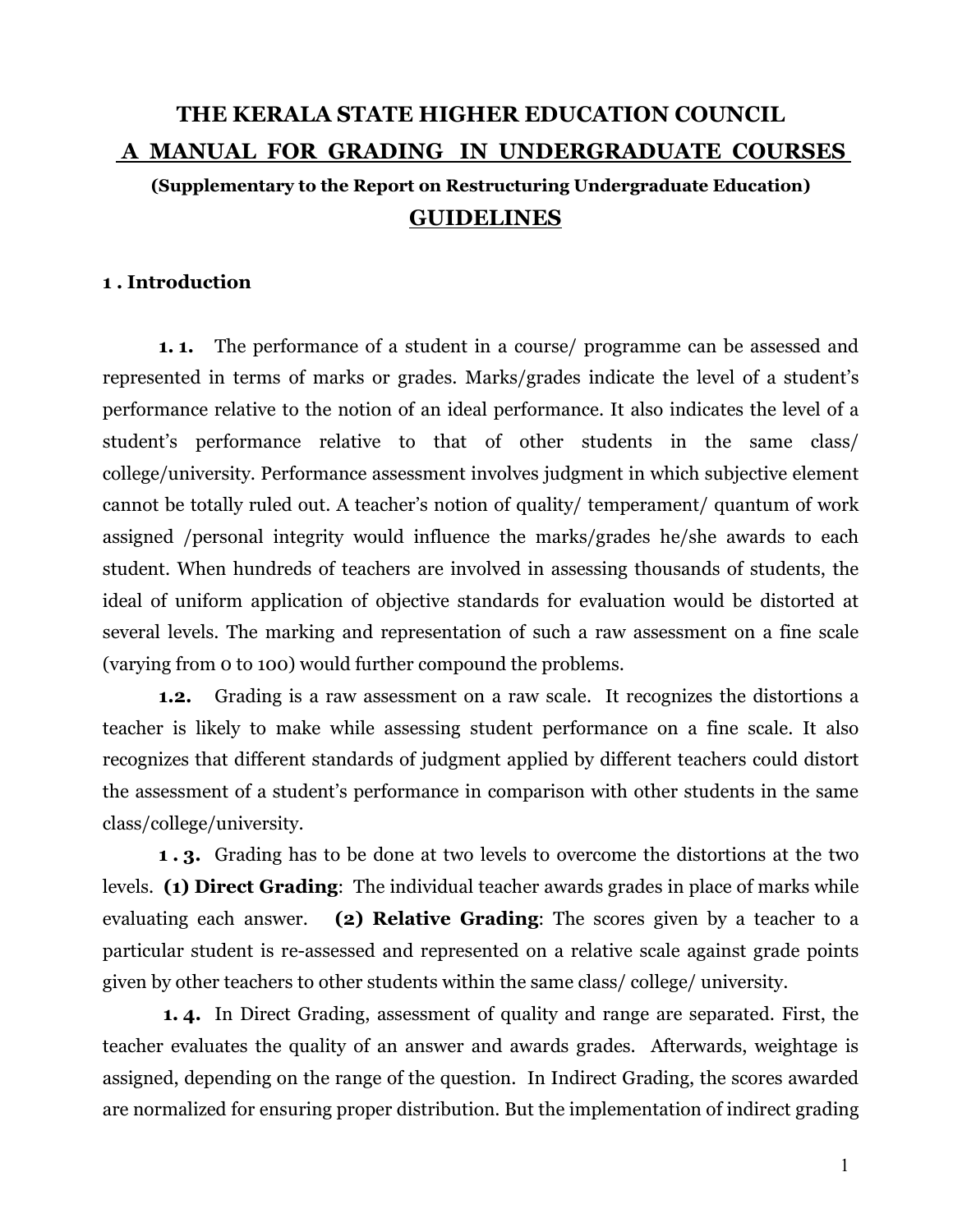may pose difficulties as it does not have universal academic and social acceptability. Therefore it is recommended that the method of direct grading may be mandated, while the principles of relative grading could be introduced as part of the general guidelines for internal evaluation. (See Appendix I & II for U.G.C. Guidelines on Grading and Internal Evaluation).

# 2. The Mechanics of Direct Grading

### 2.1. Types of Answers

 There are different types of answers in an examination, with subject-wise variations, which teachers are generally required to evaluate. For instance, there are :

- 1. Essays/Long Answers
- 2. Short Essays / Problems
- 3. Short Answers
- 4. Multiple Choice /Objective Type Answers

Fieldwork/Assignments/Seminars fall into different categories. The evaluation of the performance in each category cannot be undertaken by using a uniform method. Depending on the nature of the task, appropriate method has to be adopted.

# 2.2. Grades and Grade Points

 The quality of an answer may be assessed and expressed in letter grades, prescribed as part of a scale. There are several scales in vogue in the country, ranging from a three point to nine point scale. Each system may have some advantage. What is adopted for our purposes is a five point scale which provides sufficient space for differentiation and categorization. The five point scale is as follows:

| Grade        | <b>Grade Points</b> | <b>Grade Range</b>    |
|--------------|---------------------|-----------------------|
|              |                     | $3.5$ to 4            |
| R            | 3                   | 2.5 to 3.49           |
| $\mathsf{C}$ | 2                   | 1.5 to 2.49           |
|              |                     | $.5 \text{ to } 1.49$ |
|              |                     | Less than.5           |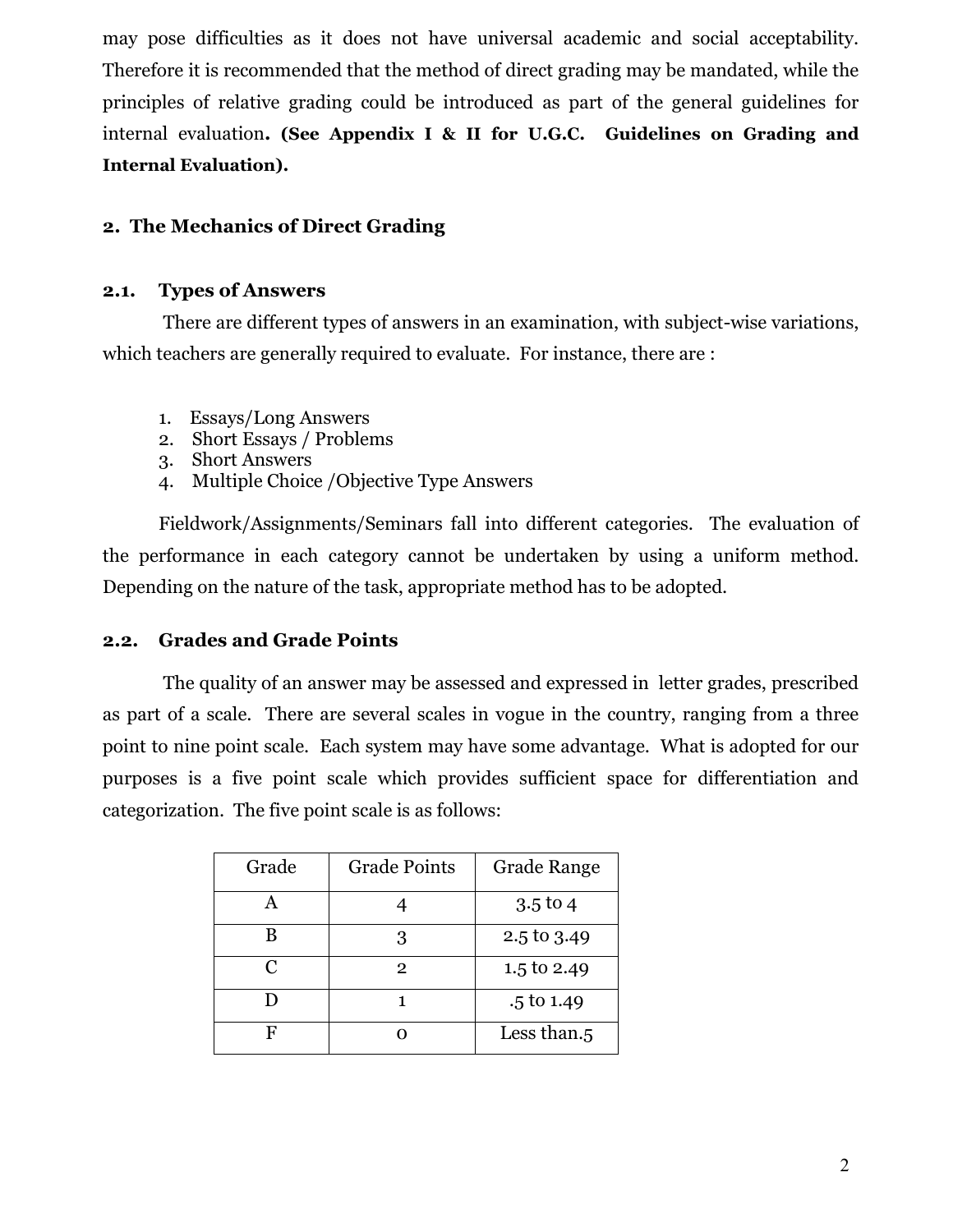### 2.3. Weightage

2.3.1. Individual Questions: An essay type question can test multiple skills like information recall, comprehension, analysis, application, synthesis, judgment etc. But an objective type question usually confines itself to testing fewer skills. Therefore, different types of questions are given different weightage to quantify their range and to distribute their weighted grade points accordingly, as illustrated below:

| Essays/Long answer questions          |                |  |
|---------------------------------------|----------------|--|
| Short essays / problems               | $\therefore$ 2 |  |
| Short answer questions                | $\therefore$ 1 |  |
| A bunch of 4 objective type questions | $\mathbf{1}$   |  |

The weighted grade points of an answer would be the product of the grade points multiplied by its weightage, as illustrated below :

| If an essay question is awarded A grade, its weighted grade points will be, | $4 \times 4 = 16$ |
|-----------------------------------------------------------------------------|-------------------|
| If a short essay is awarded A grade, its weighted grade points will be      | $4 \times 2 = 8$  |
| If a short answer is awarded A grade, its weighted grade points will be,    | $4 X 1 = 4$       |
| If a bunch of four objective type answers is awarded A grade,               |                   |
| its weighted grade points will be,                                          | $4 X 1 = 4$       |

 (In a five point scale, it is advisable to set objective type questions in bunches of four for the convenience of tabulation. Grade A could be awarded for 4 correct answers, B for 3 correct answers, C for 2 correct answers, D for 1 correct answer and F for no correct answer. It is possible that a question paper may have question types other than essays/short answers /objective type. Depending on their range, different weightage could be assigned to different types of questions by respective Boards of Studies. The weightage for each type of question should be indicated in the question paper.)

2.3.2 Components / Subjects: Weightage can also vary from component to component within a subject (example: theory /practical; internal /external) or from subject to subject (example: (main/subsidiary) depending on their comparative importance within the programme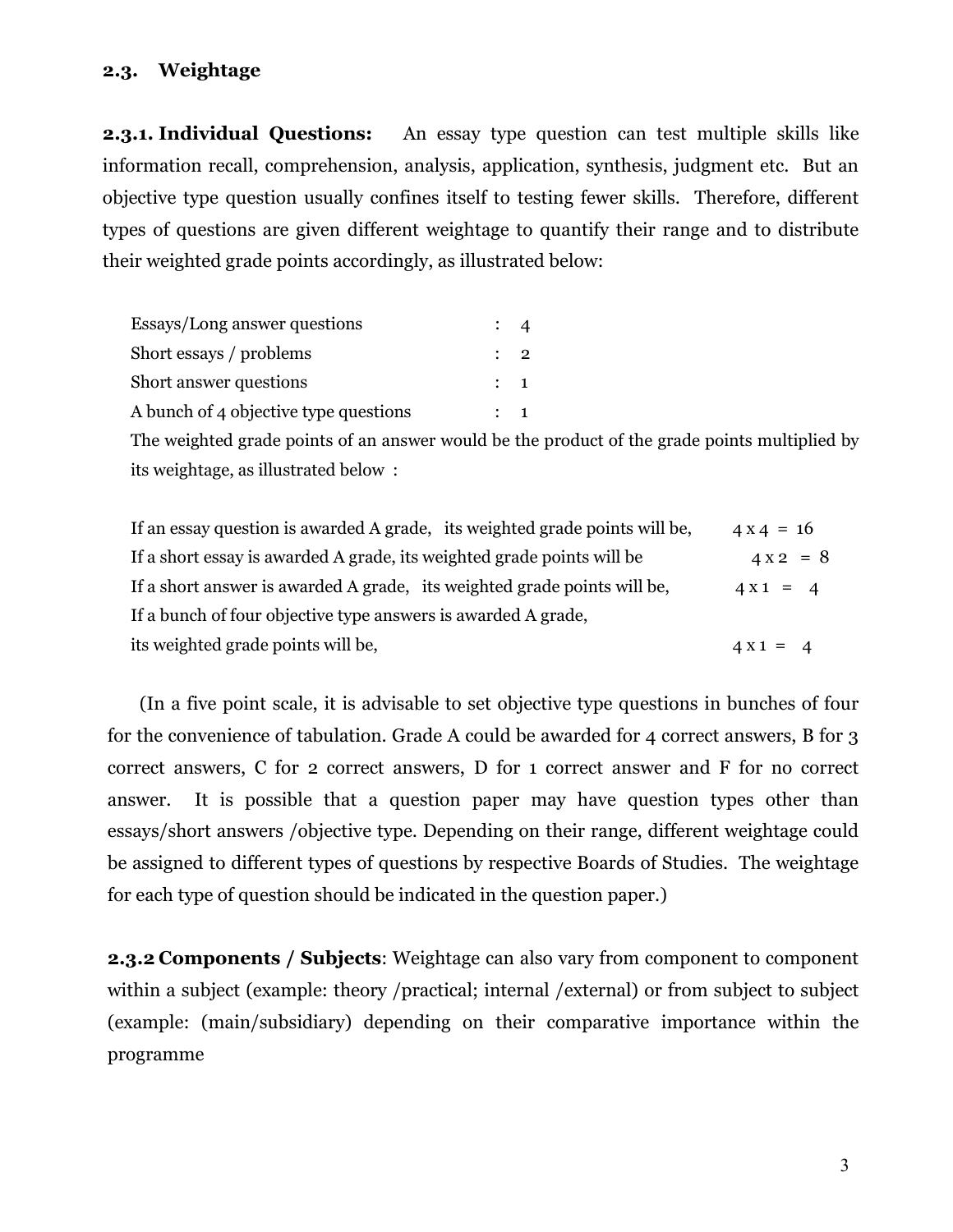# 2.4. The Arithmetic of Grading:

 In calculating grades to be awarded at different levels, the following situations may have to be addressed:

# 2.4.1. Calculating overall grade of an answer paper

| <b>Type of Questions</b>          | Question<br>No                                       | Grades awarded/<br><b>Grade Points</b>                    | Weightage                                                                                                | Weighted<br><b>Grade Points</b>                                            |
|-----------------------------------|------------------------------------------------------|-----------------------------------------------------------|----------------------------------------------------------------------------------------------------------|----------------------------------------------------------------------------|
| Objective<br>(in bunches of four) | $1 - 4$<br>$5 - 8$<br>$9 - 12$<br>$13 - 16$<br>17-20 | B(3)<br>A(4)<br>A(4)<br>C(2)<br>D(1)                      | $\mathbf{1}$<br>$\mathbf{1}$<br>$\mathbf{1}$<br>$\mathbf 1$<br>$\mathbf 1$                               | 3<br>4<br>4<br>$\overline{2}$<br>$\mathbf 1$                               |
| <b>Short Answer</b>               | 21<br>22<br>23<br>24<br>25<br>26                     | C(2)<br>B(3)<br>A(4)<br>D(1)<br>A(4)<br>B(3)              | $\mathbf{1}$<br>1<br>1<br>$\mathbf{1}$<br>$\mathbf{1}$<br>$\mathbf{1}$                                   | $\mathbf{2}$<br>3<br>$\overline{4}$<br>$\mathbf{1}$<br>$\overline{4}$<br>3 |
| Short Essay<br>Long Essay         | 27<br>$\overline{28}$<br>29<br>30<br>31<br>32        | B(3)<br>$\overline{F}(0)$<br>B(3)<br>A(4)<br>B(3)<br>D(1) | $\overline{2}$<br>$\overline{2}$<br>$\overline{2}$<br>$\overline{2}$<br>$\overline{4}$<br>$\overline{4}$ | 6<br>$\mathbf 0$<br>6<br>8<br>12<br>$\overline{4}$                         |
| Total                             |                                                      |                                                           | 27                                                                                                       | 67                                                                         |

Suppose grades awarded and weightage are as follows:

Overall Grade of an answer paper = Sum of weighted grade points  $\div$  sum of the weightage =  $67 \div 27 = 2.48 =$ **Grade C**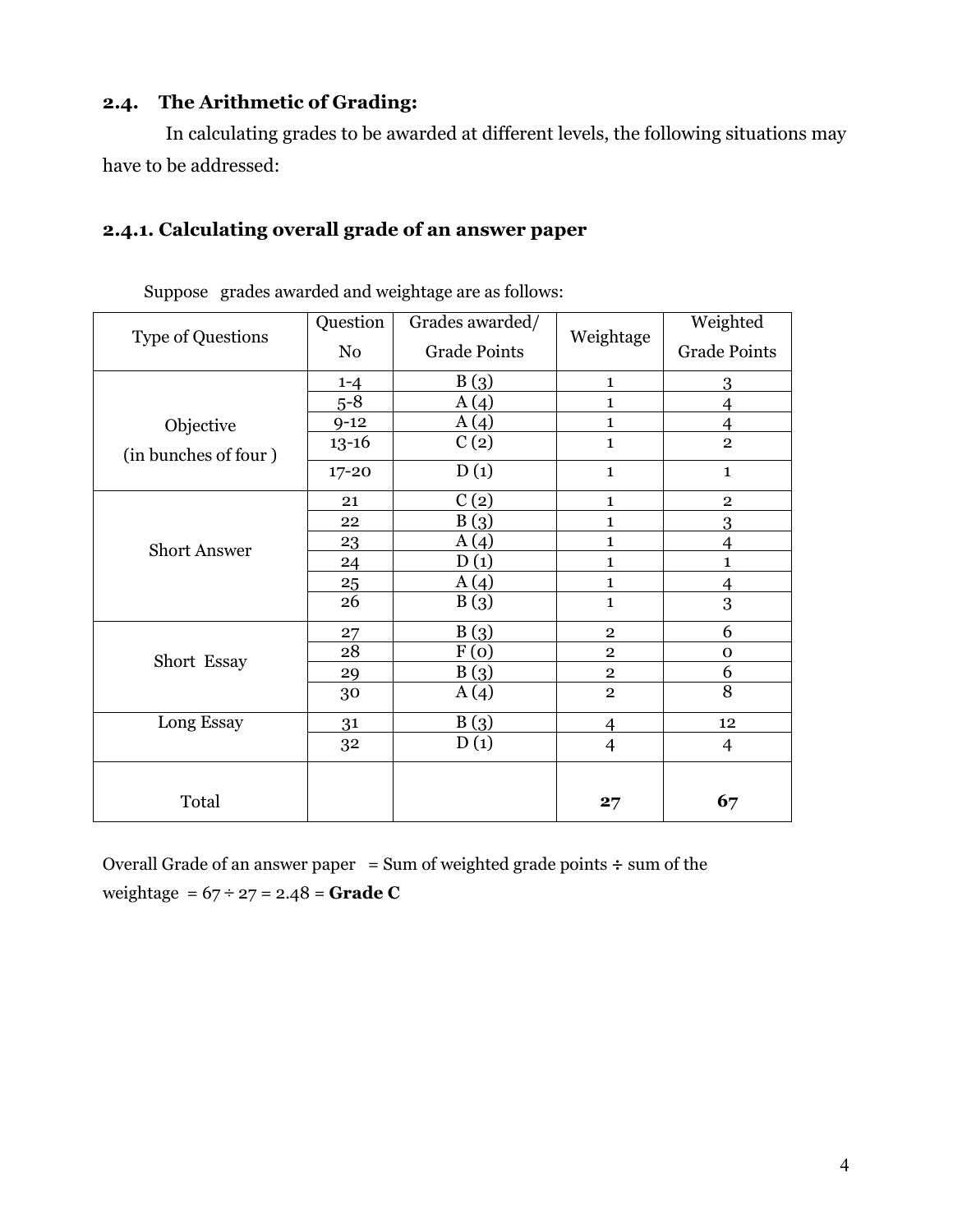# 2.4.2 Calculating overall grade for a subject

Suppose Physics has separate weightage for different parts and a student has got grades as follows:

|            |                      | Grade $/$           | Weightage | Weighted Grade |
|------------|----------------------|---------------------|-----------|----------------|
| Paper      |                      | <b>Grade Points</b> |           | points         |
| I Physics  | Theory (Internal)    | A(4)                |           |                |
|            | Theory (External)    | B(3)                | 3         |                |
| II Physics | Practical (Internal) | A(4)                |           |                |
|            | Practical (External) | B(3)                | 3         |                |
|            | Total                |                     |           | 26             |

Overall Grade of a Subject = Sum of the Weighted Grade Points  $\div$  Sum of Weightage = 26  $\div$  8  $= 3.25$  = Grade B

# 2.4.3. Calculating Overall Grade of Part III of a Degree Programme.

2.4.3.1. Overall Grade of a programme may be represented on a seven point scale as shown below.

| $3.8$ to 4            | $A+$ |
|-----------------------|------|
| 3.5 to 3.79           | A    |
| 3 to 3.49             | $B+$ |
| 2.5 to 2.99           | B    |
| 2 to 2.49             | $C+$ |
| 1.5 to 1.99           | C    |
| $.5 \text{ to } 1.49$ | Ð    |

2.4.3.2. This would help differentiate the overall performance of students on a finer scale as shown below.

| <b>Theory</b> |           | Grade / Grade<br><b>Points</b> | Weightage    | Weighted<br><b>Grade Points</b> |  |
|---------------|-----------|--------------------------------|--------------|---------------------------------|--|
|               | Theory    | A(4)                           | 8            | 32                              |  |
| Main          | Practical | A(4)                           |              | 16                              |  |
|               | Theory    | A(4)                           | 3            | 12                              |  |
| Sub I         | Practical | B(3)                           | $\mathbf{1}$ | 3                               |  |
|               | Theory    | A(4)                           | 3            | 12                              |  |
| Sub II        | Practical | B(3)                           | $\mathbf{1}$ | 3                               |  |
| Total         |           |                                | 20           | 78                              |  |

Overall Grade of Part III = Sum of the Weighted Grade Points  $\div$  Sum of the

weightage =  $78 \div 20 = 3.90 =$ **Grade A+**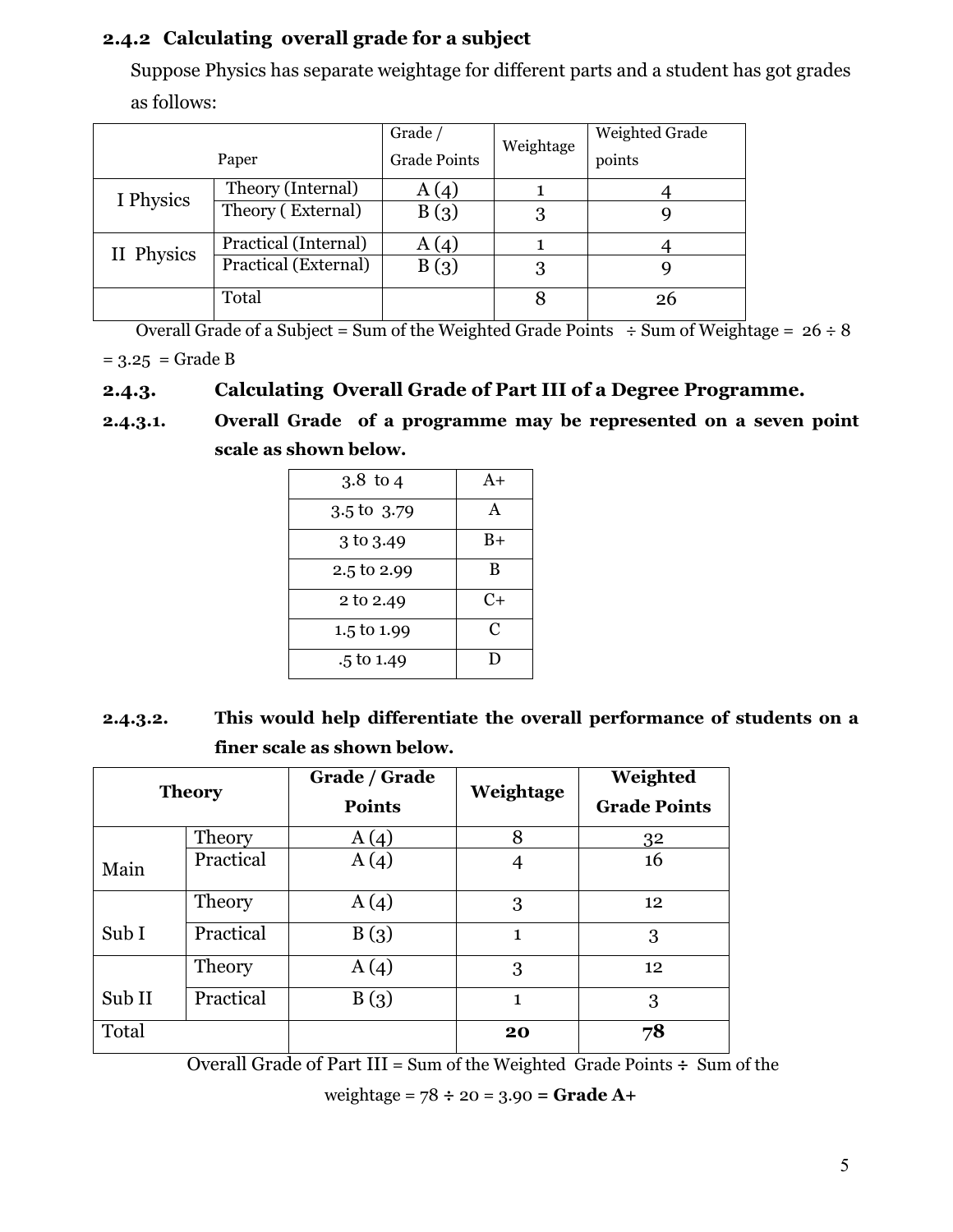### 3. Relative Grading and Internal Evaluation

3.1. One of the general complaints against internal evaluation as it is practiced in the State is that teachers tend to give the same grade/marks for most of the students in the same class. This goes against the principle of normal distribution. A mandatory regulation for normalization (by assigning A,B,C,D, F to 7,24,38,24 and 7 percentage of the students respectively) as suggested by the U.G.C. may not be advisable. However, a general guideline that variations from the normal pattern should not exceed 100% within each grade may be useful. Accordingly, the percentage of students getting A for internal evaluation may vary from 0 to 14 %, **B** from 0 to 48, **C** from 0 to 76, **D** from 0 to 48 and **F** from 0 to 14, according to the assessment of the teacher. This would help to bring about greater comparability between external and internal scores and enhance the credibility of the overall score awarded to the student.

3.2. The Grades awarded for internal and external components should be shown separately in the final score sheet, along with the final grade arrived at by taking the average of the scores of internal and external evaluations. The name of the institution which has conducted the internal evaluation should be mentioned in the score sheet and degree certificate. The class average for internal and the university average for external examinations should also be shown in the score sheet.

### 4. Minimum Requirements

4.1. A minimum of D grade is required in all courses for the award of degree certificate.

4.2. There will be option for improvement irrespective of grades awarded

4.3. Aggregate minimum of C grade is required separately for internal and external examination for the award of degree certificate.

4.4. Only those scoring C+ or above will be eligible for higher studies.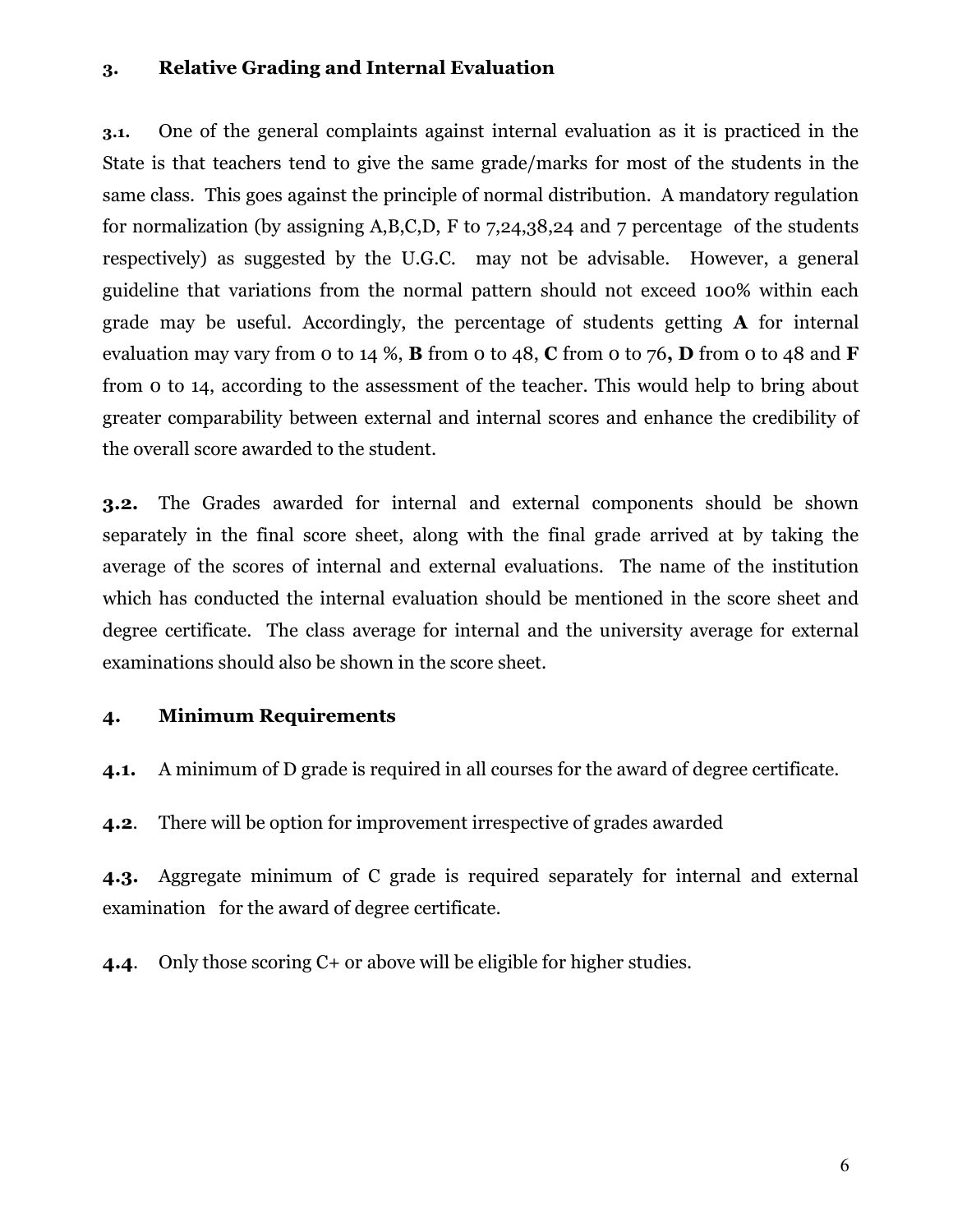# 5. Score Sheet for Part - III

# Name of the University:

# Name of the College :

# Reg. No. Year

|              |           | <b>INTERNAL</b>               |                                      |                         |                                  | <b>EXTERNAL</b>            |                                       |                |                                  |
|--------------|-----------|-------------------------------|--------------------------------------|-------------------------|----------------------------------|----------------------------|---------------------------------------|----------------|----------------------------------|
|              | Subject   | Institu-<br>tional<br>average | Grade Awar-<br>ded / Grade<br>Points | Weigh-<br>tage          | Weigh-<br>ted<br>Grade<br>Points | Unive-<br>rsity<br>average | Grade<br>Awarded /<br>Grade<br>Points | Weigh-<br>tage | Weig-<br>hted<br>Grade<br>Points |
| Main         | Theory    | B                             | A(4)                                 | $\mathbf{1}$            | 4                                | $\mathbf C$                | B(3)                                  | 3              | 9                                |
|              | Practical | $\mathbf C$                   | B(3)                                 | $\mathbf{1}$            | 3                                | B                          | A(4)                                  | 3              | 12                               |
| Sub I        |           | B                             | A(4)                                 | $\mathbf{1}$            | $\overline{4}$                   | $\mathcal{C}$              | A(4)                                  | 3              | 12                               |
| Sub II       |           | $\mathbf C$                   | A(4)                                 | $\mathbf{1}$            | $\overline{4}$                   | B                          | B(3)                                  | 3              | 9                                |
| <b>Total</b> |           |                               |                                      | $\overline{\mathbf{4}}$ | 15                               |                            |                                       | 12             | 42                               |

Grade Point Average = 3.56

# Grade A.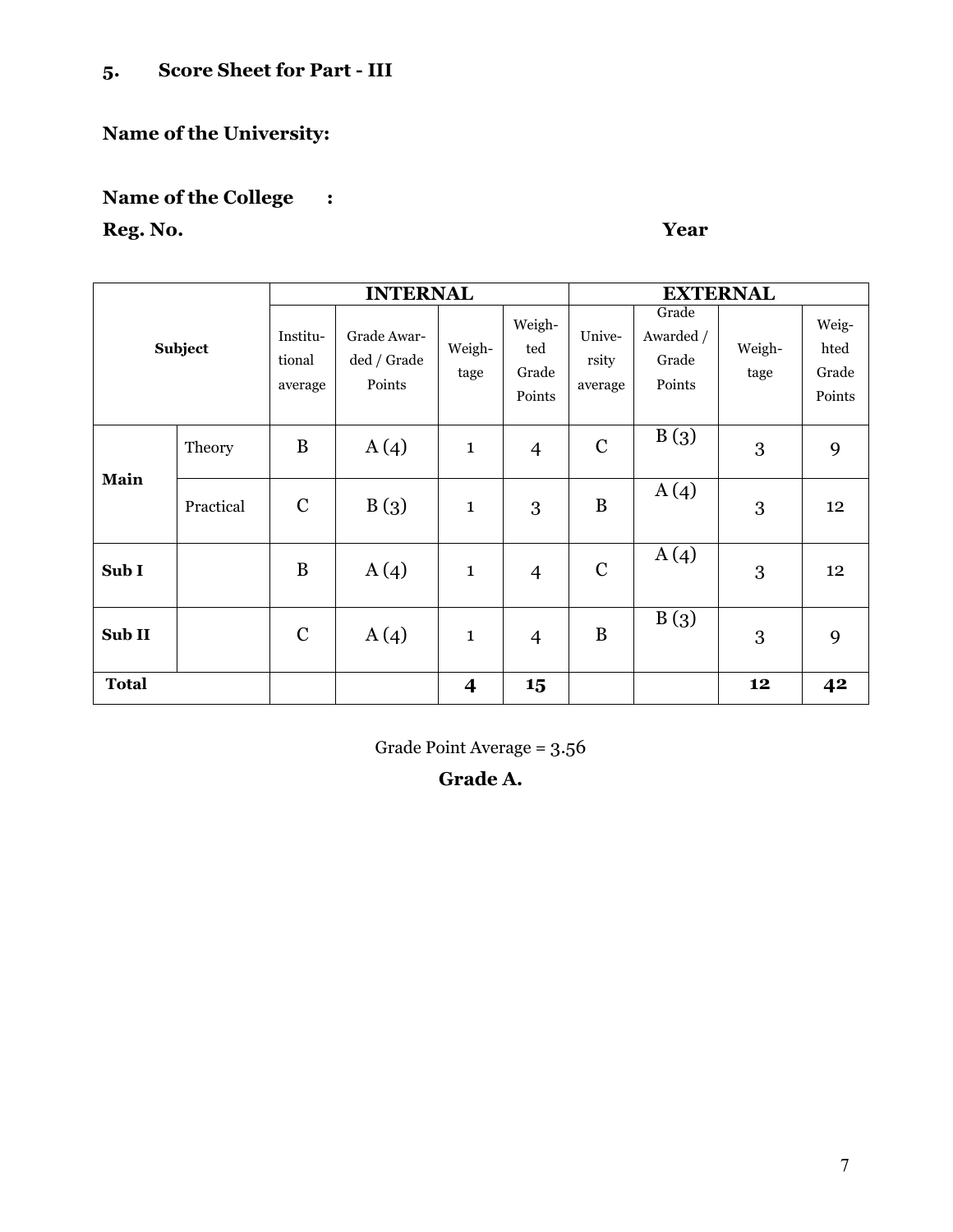# Appendix - 1

### U.G.C. GUIDELINES

#### ON

### MARKS AND GRADES

 1. The present practice in most of our public examinations is to measure the candidate's performance by assigning a mark to an answer script. Suppose, there is a paper of three hours carrying 100 marks. The examiners are asked to award numerical scores while assessing the answer scripts. The marks can range from 0 to 100. This is called the 101 point scale because, including 0, there are in all 101 units of measurement. The implicit meaning of having such 101 steps in marking is that a candidate who scores 46 marks is superior to one who scores 45 marks, and so on. Such an inference could be correct when the mark is a "true" mark. Unfortunately, the mark given by an examiner is a "raw" mark. Such a mark is subject to several uncertainties.

 2. The first type of uncertainty is about the thing to be measured which is called the candidate's performance. This is invariably ill-defined. The mark may be a measure of the candidate's ability or knowledge or memory or intelligence or power of expression or a combination of one or more of these characteristics. No one really knows what the examiner has really measured. Therefore, the mark assigned may vary from one examiner to another.

 3. The second type of uncertainty arises from the fact that it is assumed that there is a "true" mark for each script. Such a "true" mark can only be assigned by an ideal examiner who does not exist. The actual examiner, at best, makes only an estimate of the "true" mark. This estimate is therefore, a "raw" mark and is subject to considerable error. For some typical papers set at universities, experts have carried out a statistical analysis. Such a statistical analysis has shown that when an examiner assigns a mark to a script, there is 50 per cent chance that his error is greater than 5 per cent. This means that when a candidate is awarded a "raw" mark of 41, the "true" mark may be either above 46 or below 36 in 50 per cent of the cases. Under these circumstances, the 101 point scale where candidates are distinguished in steps of one mark loses all its significance.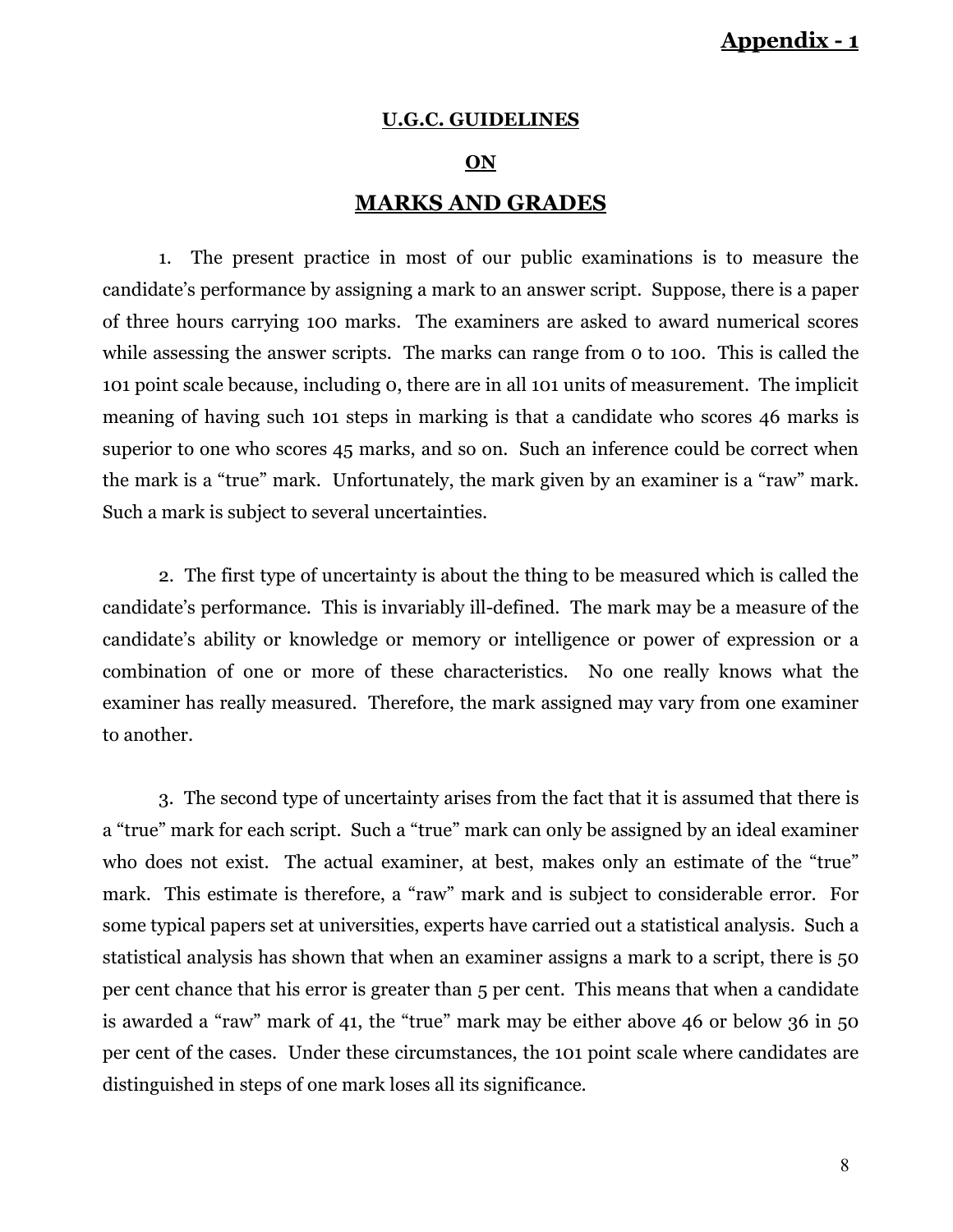4. Quite often, certain marks are laid down as the minimum required for passing, for getting a second class, or for getting a first class. Thus, securing a minimum of 40 per cent marks may be necessary for a pass in a subject. From what has been said in the previous paragraph, it will be seen that this arbitrary minimum is meaningless. It may result in candidates who do not deserve a pass passing and vice-versa.

 5. Unfortunately, the public in our country has not been kept informed of the inaccuracies in our current marking scheme. Many of them take the "raw" mark assigned by an examiner as the "true" mark and use the same for a variety of purposes. Thus, a candidate getting 60 per cent marks is regarded as superior to a candidate getting 59.9 per cent marks and gets admission to either higher courses of study or gets a chance for being interviewed for a post. This causes a considerable measure of frustration.

 6. It will be seen from the above that the 101 point scale of marking together with the arbitrary minimum for a first, second or pass class is scientifically unsound. It was once adopted when our scientific knowledge about examinations was inadequate. Even with improved information becoming available about the reliability of such marks, we still continue giving marks in the 101 point scale and furnishing these marks to the student. The unscientific nature of this work and the harm it does to the student population is obvious from the previous paragraphs. One way of preventing authorities making admission to higher courses of study by going entirely on the marks secured by a candidate is to eliminate the 101 point scale from our scheme of working. This will also solve the problem of candidate being called for interviews for posts on the basis of marks. What the authorities need while considering candidates for higher courses or for employment is a prediction of how successful the candidate would be in the expected career. For this purpose, the authorities will have to carry out separate tests specially designed to evaluate the suitability of candidates and not use the marks in examination.

5. If a sample of 100 candidates is taken, assuming a normal distribution, the grading that can be done by a teacher or an examiner is shown in the table below:

| Classification | Grade | Grouping of Pupils by a Teacher<br>Percentage of<br>Population |
|----------------|-------|----------------------------------------------------------------|
| Outstanding    |       |                                                                |
| Very Good      | 2     | 24                                                             |
| Good           |       | 38                                                             |
| Fair           |       | 24                                                             |
| Poor           |       |                                                                |

Grouping of Pupils by a Teacher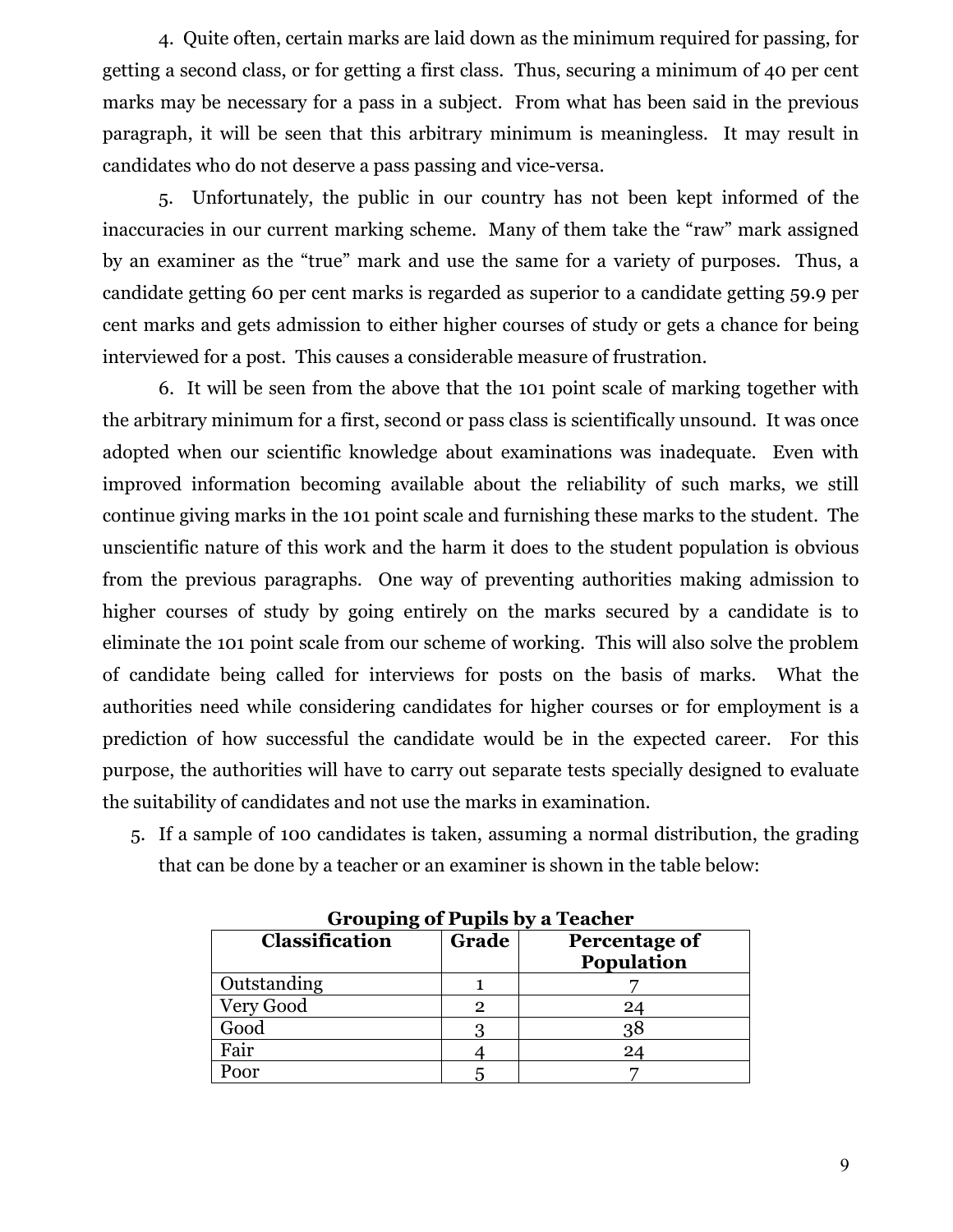Grade 3 represents the mean accomplishment of all the candidates appearing in a subject at an examination. In this system of grading, there is no question of failure which is an archaical concept. The last grade, viz., grade 5 where the candidate's performance is poor could be regarded as a failure if one wants to believe in it. Ordinarily, all candidates appearing for an examination are assigned one of the grades as mentioned above in a grade system and this is stated in the certificates issued. It is open to a candidate to sit for an examination again and improve his grade if he so desires.

 8. Many countries of the world have given considerable thought to this question of declaring the results of examinations either at a school or at a college or of a public examination. Most countries firmly believe that the only scientific way of sorting out candidates taking an examination is through a system of gradings indicated above.

 9. One could think of the grade system indicated above as a five point scale. Looked at this way, we assign to a candidate taking an examination marks in terms of 1,2,3,4,5. Such a scheme is much coarser than the 101 point scale. It is this coarser scale that is practically realizable having regard to the variety of ambiguities which creep in. Under the circumstances, it is most appropriate that the grade system is uniformly adopted in all our examinations in the country.

 10. If an overall grade is to be awarded, the grades in individual courses may be weighted according to the credit hours of the courses concerned. For example, if the grades are  $g_1, g_2, g_3$ , etc., and credits for courses are  $c_1, c_2, c_3$  etc., the average grade would be:

> $g_1c_1+g_2c_2+g_3c_3+...$  $C_1+C_2+C_3...$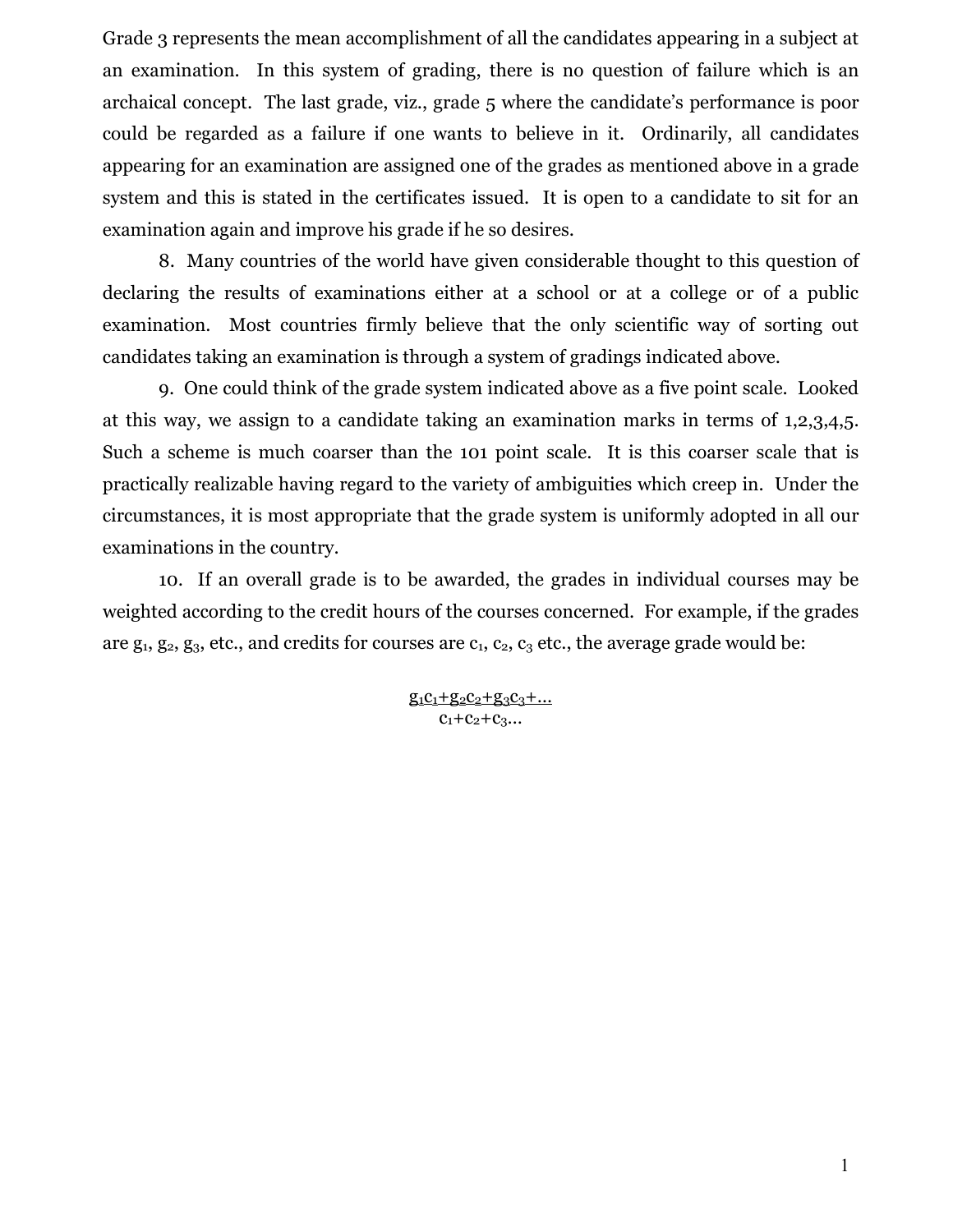# Appendix - 2

#### U.G.C. GUIDELINES

#### ON

### INTERNAL ASSESSMENT

 1. The necessity of sessional or continuous assessment is hardly ever questioned in academic circles, but it is commonly thought that this is a corrective for the chance factor involved in public examinations held according to a ready made astronomical time schedule. It is also thought that the public examinations give an impersonal or "objective" evaluation of a student's performance while sessional assessment has the drawback of being "subjective".

 2. It is very necessary to look into the matter deeply and to realize that the above statements are only partly true; that in fact, sessional assessment deals with a sphere of activity which a public examination can never evaluate and hence the two are complementary to each other, that there are certain qualities of mind and of personality which can be reliably evaluated only by experienced teachers and hence "subjectivity" cannot simply be equated to a lack of criterion or to arbitrariness.

 3. In fact teaching, learning and evaluation are inseparably linked together. When we teach, an evaluation allows us to find out if the objectives have been achieved, and if not what modifications in method or programme ought to be made. Thus evaluation is an essential link to feedback information which is of immense value to further teaching.

 4. The objectives of teaching whose fulfillment is to be evaluated are quite complicated. They may involve content, as well as a set of desirable intellectual and social patterns. For the sake of an example, the objectives of teaching a particular courses may be all or several of the following:

- i. To transmit a body of facts, figures and theories etc.(like recording on magnetic tape);
- ii. To create a grasp and an understanding of the theories and principles so that one may apply them to new situations;
- iii. To produce a capacity of critically evaluating hypotheses when they are presented;
- iv. To cultivate an open and flexible mind, so that one may retain the capacity to learn new things in future;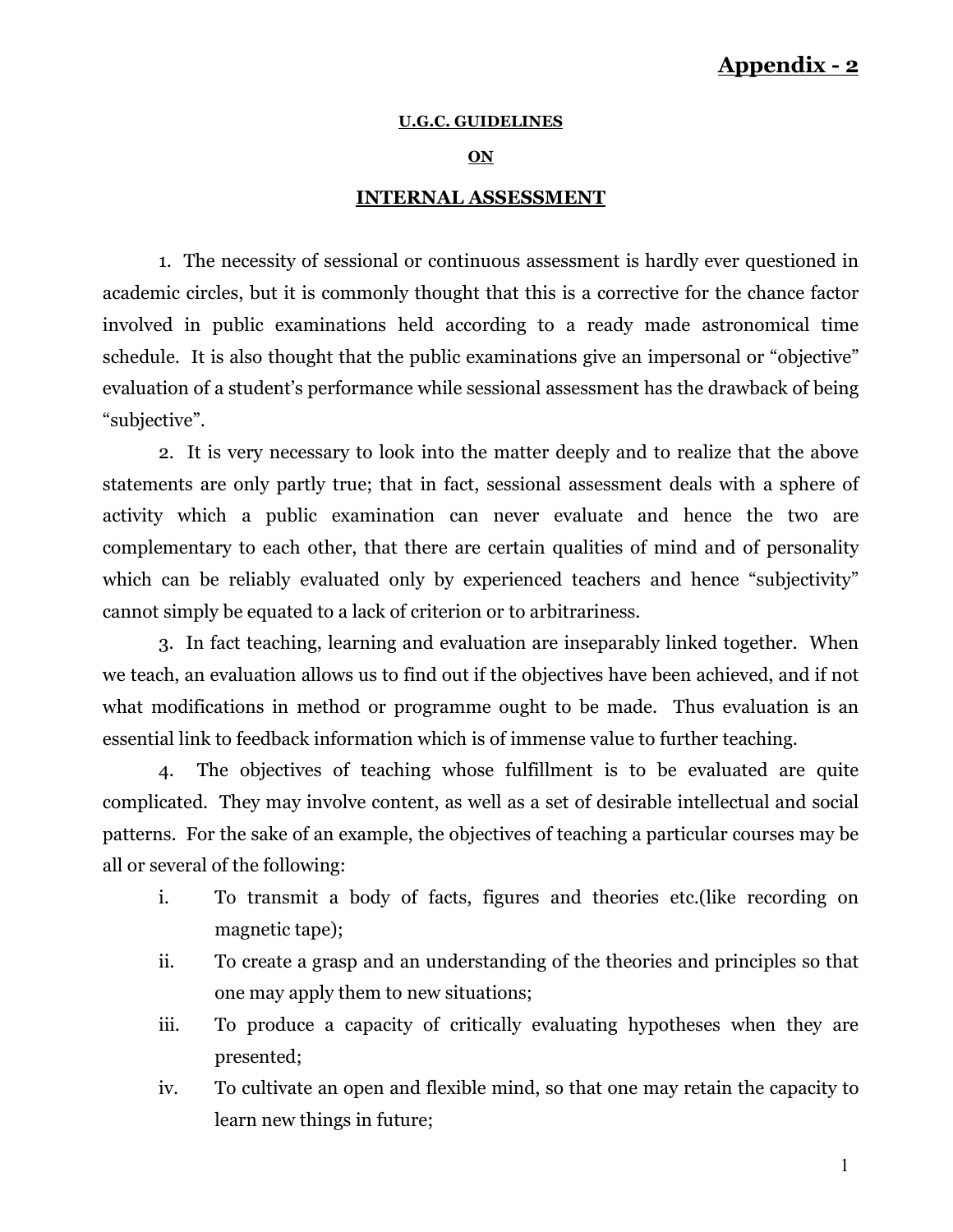- v. To cultivate an urge for perfection, an appreciation of beauty and inclination to search for newer and better solutions to problems, to discover and invent;
- vi. To train the mind for imagination, intuition and speculation into the realm of the unknown;
- vii. To produce motivation and drive in the individual to result in capacity for sustained intellectual effort, to possibly cultivate qualities of leadership as well as team work;
- viii. To cultivate specific manual skills;
- ix. To train in the ability to communicate at a high intellectual level through specific media and so on.

5. How does one evaluate the performance of a student in such a complicated situation? It is obvious that a versatile set of measuring instruments would be necessary. Fulfilment of some of the objectives can be tested by terminal examinations of the essay type provided a great deal of care is taken-this applies to (i), (ii) and perhaps (iii) and (ix) above. Objective tests can be used for (i) very effectively, but for (ii) and (iii) only with considerable expertize and experience; they cannot be used for (ix) and for many other objectives. Oral or face to face examinations are most suited to a large number of these objectives, and particularly for (iv), (vi), and (viii) and possibly (ix). Special tests have been devised to measure the performance on objectives (iv), (v) and (vi) but they are not yet suitable for frequent use in the class room; (vii) is even more difficult to assess. But an experienced teacher by continuously watching the attitude and reactions of a student to various situations, and by assigning specially designed tasks, can with remarkable consistency, assess the performance of a student on several of the most difficult objectives. The conclusion is that a harmonious set of tests, quizzes, tutorials, home assignments and orals have to be designed if an all-round assessment of the fulfilment of the objectives of a course has to be made. There is no escape from this and no substitute for the teacher in evaluating his students.

 6. It is perhaps with this background that the Report of the Education Commission states on p. 290: "A system of internal assessment should be introduced as a supplement to the external examination, based on such periodical evaluations. The results of these assessments should not be mechanically added to the external marks but kept separate and both should be shown side by side in the final certificate. Passes should be required in both and the division gained in them should be shown separately."